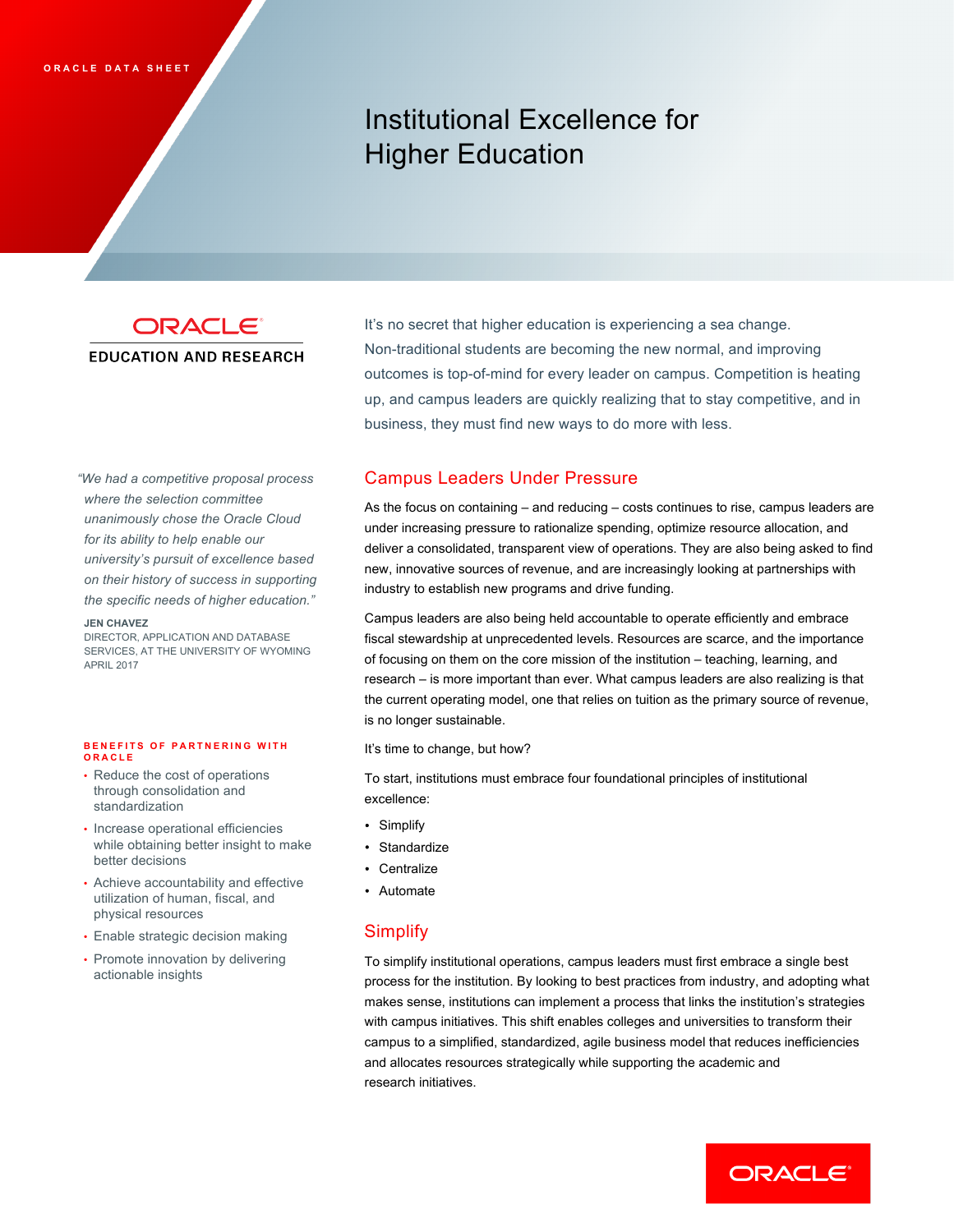*"San Bernardino Community College District is in the process of becoming fiscally independent from the County and we were looking for a robust complete Cloud ERP solution that could help us transform our organization,"*

#### **JOSE TORRES**

VICE CHANCELLOR, BUSINESS AND FISCAL SERVICES, SAN BERNARDINO COMMUNITY COLLEGE DISTRICT APRIL 2016

### **SOLUTION COMPONENTS**

Oracle's Institutional Excellence Industry Solution leverages SaaS and PaaS components to help Higher Education institutions modernize their systems, cut costs, and improve financial and programmatic insights.

- ERP and EPM Cloud
- HCM Cloud
- BI Cloud Service
- PaaS

## **Standardize**

Over the past 20 years, colleges and universities have embraced technology to support business processes, and in many cases, have customized the technology to meet their unique needs. With the shift to a simplified business process, institutions are realizing that they must also adopt a standard operating model, one with flexibility to respect the autonomy desired by its departments and colleges. That means letting go of heavily customized, hard-to-maintain systems and processes. The good news is that modern systems – many of which are cloud-based – enable institutions to make this shift, reducing operating and maintenance costs.

## **Centralize**

Driving prudent stewardship of institutional resources – human, financial, and physical – is a key step to improving operational efficiency; however, if every department on campus has its own process, and possibly its own systems, it's nearly impossible to rationalize data, spot potential cost savings, and identify new sources of revenue. That's why institutions must consider centralizing their core processes by moving them to a shared service or center of excellence, with defined global process owners as key stakeholders. It's this type of centralization that enables institutional leaders to gain greater insight into institutional operations, leading to continuous refinement of how best to align and allocate strategic resources to support the goals of the institution.

## Automate

Today, students, faculty, and staff want information at their fingertips. And on campus, empowering faculty and staff through a self-service model is not only critical to managing costs, but also to driving data-driven discussions. By giving everyone across campus access to the data they need, when they need, campus leaders enable people within the various colleges, schools, and departments to innovate and make strategic decisions based on facts, not hunches. This type of self-services drives increased productivity across campus, both for faculty and staff.

## Now is the Time to Transform

For colleges and universities, modernization is no longer a question of if, but a question of when. The current operational model is outdated and no longer sustainable. To survive, institutions must embrace transformation and align all their diverse initiatives and operations into becoming a smart, fast, agile institution. The good news is Oracle can help.

Our comprehensive portfolio of solutions provides colleges and universities with a continuum of choice for both the consumption and delivery of modern cloud services. We deliver data models specifically designed for higher education that include interactive dashboards with unique and powerful strategic and predictive modeling capabilities. And, our proven strategies for managing strategy, planning sustainable growth, improving operational excellence, and managing costs helps campus leaders improve accountability, achieve transparency, and deliver traceability.